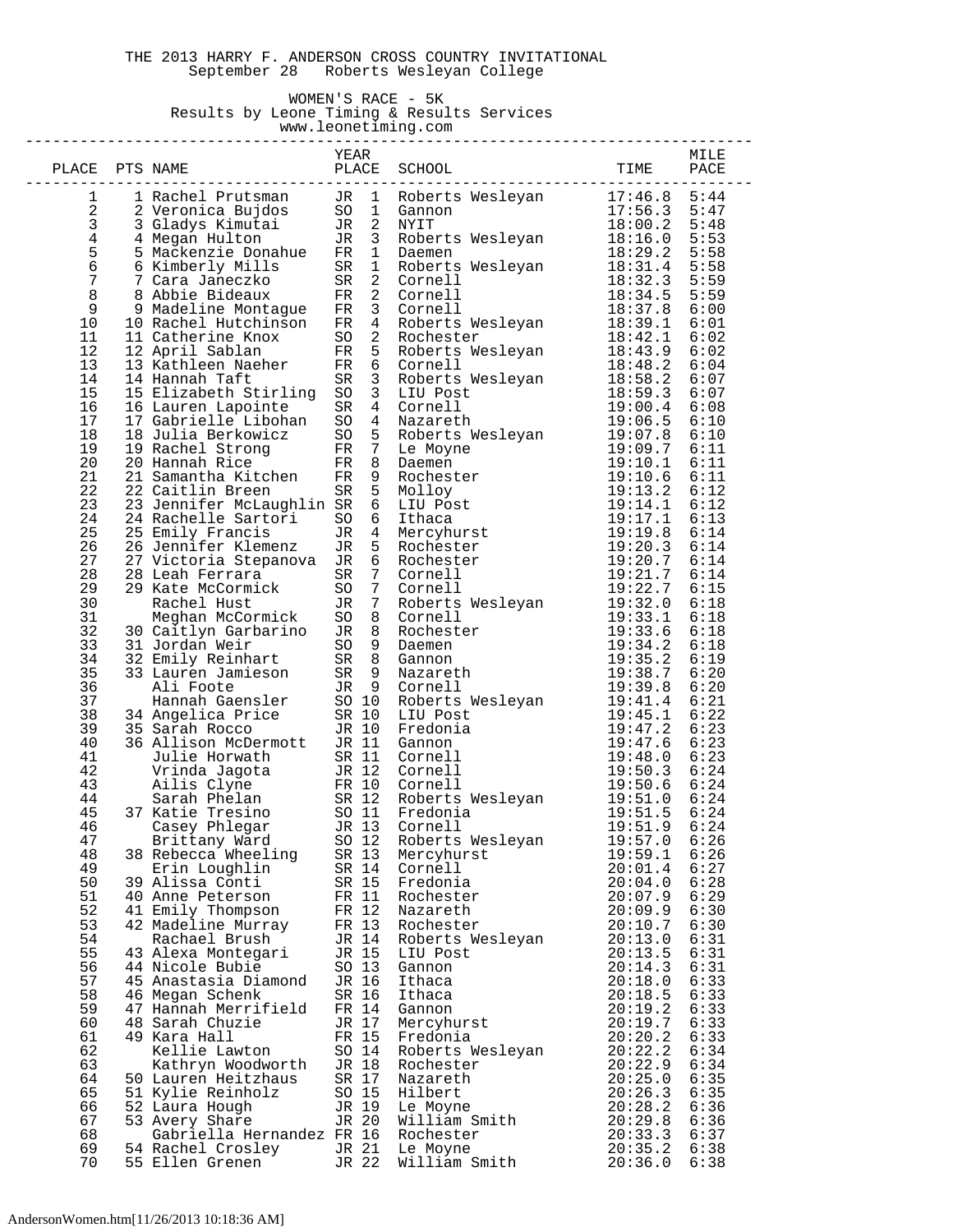| 71  | 56 Julia Johnson                                                                                                                                                                                                | FR 17          | Fredonia                                                                                                                                                                                                                                | 20:36.2        | 6:38 |
|-----|-----------------------------------------------------------------------------------------------------------------------------------------------------------------------------------------------------------------|----------------|-----------------------------------------------------------------------------------------------------------------------------------------------------------------------------------------------------------------------------------------|----------------|------|
| 72  | 57 Lauren Kotas                                                                                                                                                                                                 |                | SO 16 Fredonia                                                                                                                                                                                                                          | 20:36.6        | 6:39 |
| 73  |                                                                                                                                                                                                                 |                | D'Youville                                                                                                                                                                                                                              | 20:37.0        | 6:39 |
| 74  |                                                                                                                                                                                                                 |                |                                                                                                                                                                                                                                         |                | 6:39 |
|     |                                                                                                                                                                                                                 |                | Mercyhurst                                                                                                                                                                                                                              | 20:37.7        |      |
| 75  |                                                                                                                                                                                                                 |                | Roberts Wesleyan 20:40.9<br>Alfred 20:41.4                                                                                                                                                                                              |                | 6:40 |
| 76  | 58 Emily Quast 50 17<br>58 Emily Quast 50 17<br>59 Hillary Sullivan 5 23<br>60 Tracie Forrester 5 25<br>60 Tracie Forrester 5 25<br>62 Kelly Krakowski 50 18<br>62 Kelly Vincent FR 18<br>63 Rlair Meeson 50 19 |                | Alfred                                                                                                                                                                                                                                  | 20:41.4        | 6:40 |
| 77  |                                                                                                                                                                                                                 |                | Rochester                                                                                                                                                                                                                               | 20:41.9        | 6:40 |
| 78  |                                                                                                                                                                                                                 |                | Ithaca                                                                                                                                                                                                                                  | 20:43.2        | 6:41 |
|     |                                                                                                                                                                                                                 |                |                                                                                                                                                                                                                                         |                |      |
| 79  |                                                                                                                                                                                                                 |                | Fredonia                                                                                                                                                                                                                                | 20:43.8        | 6:41 |
| 80  | 63 Blair Meeson                                                                                                                                                                                                 | SO 19          | Nazareth                                                                                                                                                                                                                                | 20:44.7        | 6:41 |
| 81  | Mary Pelkowski FR 19                                                                                                                                                                                            |                | Roberts Wesleyan<br>Mercyhurst<br>Cornell<br>Daemen                                                                                                                                                                                     | 20:45.1        | 6:41 |
| 82  | 64 Mary Mancuso                                                                                                                                                                                                 | SR 19          |                                                                                                                                                                                                                                         | 20:45.5        | 6:41 |
|     |                                                                                                                                                                                                                 |                |                                                                                                                                                                                                                                         |                |      |
| 83  | Kayleigh Lavender FR 20                                                                                                                                                                                         |                |                                                                                                                                                                                                                                         | 20:46.6        | 6:42 |
| 84  | 65 Brooke Nolan                                                                                                                                                                                                 | SO 20          | Daemen                                                                                                                                                                                                                                  | 20:47.2        | 6:42 |
| 85  | 66 Michaela Gildemeyer JR 26                                                                                                                                                                                    |                | Nazareth                                                                                                                                                                                                                                | 20:47.7        | 6:42 |
| 86  | 67 Dominique Laplant                                                                                                                                                                                            | SO 21          | Le Moyne                                                                                                                                                                                                                                | 20:49.2        | 6:43 |
|     |                                                                                                                                                                                                                 |                |                                                                                                                                                                                                                                         |                |      |
| 87  | 68 Katharine Ward                                                                                                                                                                                               | SO 22          | Le Moyne                                                                                                                                                                                                                                | 20:51.5        | 6:43 |
| 88  | 69 Shaylyn Stehl                                                                                                                                                                                                | JR 27          | LIU Post                                                                                                                                                                                                                                | 20:52.4        | 6:44 |
| 89  | 70 Rebecca Reichbaum JR 28                                                                                                                                                                                      |                | Mercyhurst                                                                                                                                                                                                                              | 20:54.1        | 6:44 |
| 90  | 71 Noelle Thompson JR 29                                                                                                                                                                                        |                |                                                                                                                                                                                                                                         | 20:54.7        | 6:44 |
|     |                                                                                                                                                                                                                 |                | Daemen                                                                                                                                                                                                                                  |                |      |
| 91  | 72 Kailyn Bentley<br>73 Natalie Richard SO 23<br>74 Melanie Fiume SO 24<br>75 Melanie Fiume SO 24                                                                                                               |                | Gannon                                                                                                                                                                                                                                  | 21:00.6        | 6:46 |
| 92  |                                                                                                                                                                                                                 |                | Gannon                                                                                                                                                                                                                                  | 21:02.3        | 6:47 |
| 93  | 74 Melanie Fiume 50 24<br>75 Meghan Gaucher 5R 21                                                                                                                                                               |                | William Smith<br>Daemen                                                                                                                                                                                                                 | 21:03.1        | 6:47 |
| 94  |                                                                                                                                                                                                                 |                |                                                                                                                                                                                                                                         | 21:03.7        | 6:47 |
|     |                                                                                                                                                                                                                 |                |                                                                                                                                                                                                                                         |                |      |
| 95  | 76 Brittany Denton FR 21<br>Katherine Thomas SR 22                                                                                                                                                              |                |                                                                                                                                                                                                                                         | 21:05.3        | 6:48 |
| 96  |                                                                                                                                                                                                                 |                | Rochester                                                                                                                                                                                                                               | 21:06.7        | 6:48 |
| 97  | SO <sub>25</sub><br>77 Colleen Vaughn                                                                                                                                                                           |                | renaca<br>Roberts Wesleyan<br>Ithaca<br>Nazareth<br>Nazareth                                                                                                                                                                            | 21:07.1        | 6:48 |
| 98  |                                                                                                                                                                                                                 |                |                                                                                                                                                                                                                                         | 21:07.5        | 6:48 |
|     | FR 22<br>Abigail Monroe                                                                                                                                                                                         |                |                                                                                                                                                                                                                                         |                |      |
| 99  | 78 Gaia Bouchard-Hall FR 23                                                                                                                                                                                     |                |                                                                                                                                                                                                                                         | 21:08.0        | 6:49 |
| 100 | 79 Kassie Lathrop<br>JR 30                                                                                                                                                                                      |                |                                                                                                                                                                                                                                         | 21:09.0        | 6:49 |
| 101 | 80 Mary Hartford JR 31                                                                                                                                                                                          |                |                                                                                                                                                                                                                                         | 21:10.2        | 6:49 |
| 102 |                                                                                                                                                                                                                 |                |                                                                                                                                                                                                                                         | 21:10.8        | 6:50 |
|     | Jamie DiSalvo                                                                                                                                                                                                   | $FR$ 24        |                                                                                                                                                                                                                                         |                |      |
| 103 | 81 Gina Dorso                                                                                                                                                                                                   |                | NYIT                                                                                                                                                                                                                                    | 21:15.9        | 6:51 |
| 104 |                                                                                                                                                                                                                 |                | Gannon                                                                                                                                                                                                                                  | 21:17.7        | 6:52 |
| 105 | Gina Dorso<br>Kim Demjanenko<br>Tarri – FR 25<br>FR 26                                                                                                                                                          |                |                                                                                                                                                                                                                                         | 21:18.6        | 6:52 |
| 106 | Kennedy Lewandowski FR 27                                                                                                                                                                                       |                |                                                                                                                                                                                                                                         | 21:23.5        | 6:54 |
|     |                                                                                                                                                                                                                 |                | Gannon<br>Ithaca<br>Roberts Wesleyan<br>William Smith                                                                                                                                                                                   |                |      |
| 107 | SR 23<br>82 marielle verni                                                                                                                                                                                      |                |                                                                                                                                                                                                                                         | 21:24.7        | 6:54 |
| 108 | 83 Sloane Russ                                                                                                                                                                                                  | SO 27          |                                                                                                                                                                                                                                         | 21:27.1        | 6:55 |
| 109 |                                                                                                                                                                                                                 |                | MOIIOY<br>William Smith                                                                                                                                                                                                                 | 21:28.7        | 6:55 |
|     |                                                                                                                                                                                                                 |                |                                                                                                                                                                                                                                         |                |      |
| 110 |                                                                                                                                                                                                                 |                | Nazareth                                                                                                                                                                                                                                | 21:30.7        | 6:56 |
| 111 |                                                                                                                                                                                                                 |                |                                                                                                                                                                                                                                         | 21:31.2        | 6:56 |
| 112 | 84 Mary Kubinski<br>Meleana Spera 1 JR 32<br>Alexandra Stewart SR 24<br>Kelly Maloney FR 29                                                                                                                     |                | Roberts Wesleyan<br>Nazareth<br>LIU Post<br>Fredonia<br>Naeman                                                                                                                                                                          | 21:32.1        | 6:56 |
| 113 |                                                                                                                                                                                                                 |                |                                                                                                                                                                                                                                         | 21:33.4        | 6:57 |
|     |                                                                                                                                                                                                                 |                |                                                                                                                                                                                                                                         |                |      |
| 114 |                                                                                                                                                                                                                 |                |                                                                                                                                                                                                                                         | 21:34.6        | 6:57 |
| 115 |                                                                                                                                                                                                                 |                |                                                                                                                                                                                                                                         | 21:35.0        | 6:57 |
| 116 |                                                                                                                                                                                                                 |                |                                                                                                                                                                                                                                         | $21:37.2$ 6:58 |      |
| 117 |                                                                                                                                                                                                                 |                |                                                                                                                                                                                                                                         | 21:39.8        | 6:59 |
|     |                                                                                                                                                                                                                 |                |                                                                                                                                                                                                                                         |                |      |
| 118 | 87 Maria Fusco                                                                                                                                                                                                  |                | Example of the Matter of the Matter of the Matter of the Matter of the Matter of the Matter of the Matter of the Matter of the Samen<br>So a ballison Pajak So 28 Daemen<br>Emily Vosburg FR 30 Ithaca<br>Rachel Doane So 29 Ithaca<br> | $21:40.8$ 6:59 |      |
| 119 |                                                                                                                                                                                                                 |                |                                                                                                                                                                                                                                         | 21:43.6        | 7:00 |
| 120 | 89 Elena Doctor FR 31 Le Moyne                                                                                                                                                                                  |                |                                                                                                                                                                                                                                         | $21:46.1$ 7:01 |      |
| 121 | 90 Sara McLaughlin SR 26                                                                                                                                                                                        |                | LIU Post                                                                                                                                                                                                                                | 21:46.6        | 7:01 |
| 122 | 91 Roseanne Sparacino JR 35 Medaille                                                                                                                                                                            |                |                                                                                                                                                                                                                                         | 21:50.6        | 7:02 |
|     |                                                                                                                                                                                                                 |                |                                                                                                                                                                                                                                         |                |      |
| 123 | Stephanie Matteson JR 36                                                                                                                                                                                        |                | Gannon                                                                                                                                                                                                                                  | 21:51.6        | 7:03 |
| 124 | Anya Joynt                                                                                                                                                                                                      | SO 31          | Rochester                                                                                                                                                                                                                               | 21:54.0        | 7:03 |
| 125 | Sarah Maguire                                                                                                                                                                                                   | FR 32          | Gannon                                                                                                                                                                                                                                  | 21:54.6        | 7:04 |
| 126 | 92 Katherine Pinkes                                                                                                                                                                                             | FR 33          | William Smith                                                                                                                                                                                                                           | 21:55.2        | 7:04 |
|     |                                                                                                                                                                                                                 |                |                                                                                                                                                                                                                                         |                |      |
| 127 | 93 Catherine Lasda                                                                                                                                                                                              | FR 34          | Le Moyne                                                                                                                                                                                                                                | 22:04.8        | 7:07 |
| 128 | Laura Quercia                                                                                                                                                                                                   | JR 37          | Le Moyne                                                                                                                                                                                                                                | 22:05.2        | 7:07 |
| 129 | Rebecca Rogers                                                                                                                                                                                                  | SO 32          | Roberts Wesleyan                                                                                                                                                                                                                        | 22:05.8        | 7:07 |
| 130 | Laura Hess                                                                                                                                                                                                      | JR 38          | Fredonia                                                                                                                                                                                                                                | 22:07.2        | 7:08 |
| 131 |                                                                                                                                                                                                                 |                |                                                                                                                                                                                                                                         | 22:09.3        | 7:08 |
|     |                                                                                                                                                                                                                 |                |                                                                                                                                                                                                                                         |                |      |
| 132 |                                                                                                                                                                                                                 |                |                                                                                                                                                                                                                                         | 22:11.5        | 7:09 |
| 133 |                                                                                                                                                                                                                 |                | William Smith                                                                                                                                                                                                                           | 22:15.3        | 7:10 |
| 134 | 94 Abigail Hampson<br>95 Megan Mohney<br>25 Megan Mohney<br>25 Megan Mohney<br>26 Shannon Ellis<br>26 Milliam Smith<br>26 Shannon Ellis<br>20 34 Hilbert                                                        |                |                                                                                                                                                                                                                                         | 22:19.0        | 7:11 |
| 135 | 97 Amanda Marley                                                                                                                                                                                                | SR 27          | Mercyhurst                                                                                                                                                                                                                              | 22:26.9        | 7:14 |
|     |                                                                                                                                                                                                                 |                |                                                                                                                                                                                                                                         |                |      |
| 136 | 98 Claire Whalen                                                                                                                                                                                                |                | FR 36 Medaille                                                                                                                                                                                                                          | 22:27.3        | 7:14 |
| 137 |                                                                                                                                                                                                                 |                |                                                                                                                                                                                                                                         | 22:27.8        | 7:14 |
| 138 |                                                                                                                                                                                                                 |                |                                                                                                                                                                                                                                         | 22:28.4        | 7:14 |
|     |                                                                                                                                                                                                                 |                |                                                                                                                                                                                                                                         |                | 7:15 |
| 139 | Julia Yurkovic JR 40 Rochester<br>Melissa Haggerty SR 28 William Smith<br>Morgan Flick SO 35 Alfred<br>Virginia Kamide SO 36 Mercyhurst<br>99 Morgan Flick                                                      |                |                                                                                                                                                                                                                                         | 22:29.4        |      |
| 140 |                                                                                                                                                                                                                 |                |                                                                                                                                                                                                                                         | 22:30.1        | 7:15 |
| 141 | 100 Brenna Darby                                                                                                                                                                                                | JR 41          | Molloy                                                                                                                                                                                                                                  | 22:31.6        | 7:16 |
| 142 | Emily Roesch                                                                                                                                                                                                    | FR 37          | Gannon                                                                                                                                                                                                                                  | 22:38.7        | 7:18 |
|     |                                                                                                                                                                                                                 |                |                                                                                                                                                                                                                                         |                | 7:19 |
| 143 | 101 Emily Poole                                                                                                                                                                                                 | SO 37          | Alfred                                                                                                                                                                                                                                  | 22:42.2        |      |
| 144 | Tori Burchill                                                                                                                                                                                                   | JR 42          | Nazareth                                                                                                                                                                                                                                | 22:45.8        | 7:20 |
| 145 | Abby Hansgen                                                                                                                                                                                                    |                | Gannon                                                                                                                                                                                                                                  | 22:46.1        | 7:20 |
| 146 | Olivia Schrock                                                                                                                                                                                                  | SO 38<br>SO 39 | Pitt.-Bradford                                                                                                                                                                                                                          | 22:46.5        | 7:20 |
| 147 | 102 Leah Senecal                                                                                                                                                                                                | SR 29          | Medaille                                                                                                                                                                                                                                | 22:46.9        | 7:20 |
|     |                                                                                                                                                                                                                 |                |                                                                                                                                                                                                                                         |                |      |
| 148 | Meredith Nugent SO 40 Fredonia                                                                                                                                                                                  |                |                                                                                                                                                                                                                                         | 22:47.4        | 7:21 |
| 149 | Kathryn VanDerSloot FR 38 Rochester<br>Amanda Vetter FR 39 D'Youville                                                                                                                                           |                |                                                                                                                                                                                                                                         | 22:59.0        | 7:24 |
| 150 | 103 Amanda Vetter                                                                                                                                                                                               |                |                                                                                                                                                                                                                                         | 22:59.7        | 7:25 |
| 151 | 104 Katherine Vetter                                                                                                                                                                                            | FR 40          | D'Youville                                                                                                                                                                                                                              | 23:00.4        | 7:25 |
|     |                                                                                                                                                                                                                 |                |                                                                                                                                                                                                                                         |                |      |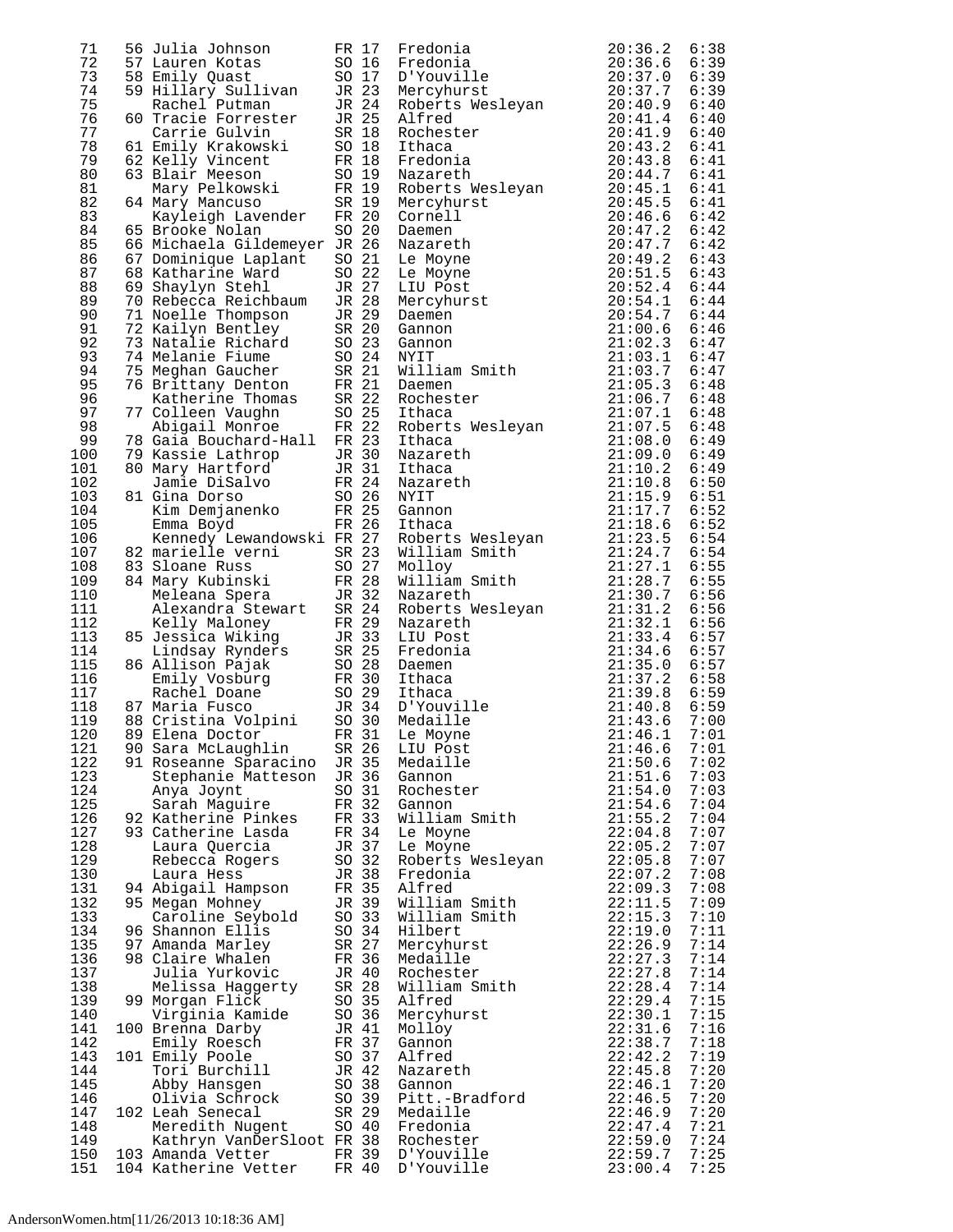| 152 | Caitlyn Minihane                                                                                                                                                                                                              | FR 41          |       | Fredonia                                                                                                                                                                                                                                 | 23:04.4       | 7:26 |
|-----|-------------------------------------------------------------------------------------------------------------------------------------------------------------------------------------------------------------------------------|----------------|-------|------------------------------------------------------------------------------------------------------------------------------------------------------------------------------------------------------------------------------------------|---------------|------|
| 153 | Carly Petroski                                                                                                                                                                                                                |                | JR 43 | William Smith                                                                                                                                                                                                                            | 23:11.8       | 7:28 |
| 154 | 105 Katelyn Buck                                                                                                                                                                                                              | FR 42          |       | D'Youville                                                                                                                                                                                                                               | 23:13.0       | 7:29 |
| 155 | FR 43<br>106 Taisha St Jean                                                                                                                                                                                                   |                |       | Medaille                                                                                                                                                                                                                                 | 23:13.4       | 7:29 |
| 156 | 107 Jennifer Cheatom FR 44                                                                                                                                                                                                    |                |       | Hilbert                                                                                                                                                                                                                                  | 23:13.8       | 7:29 |
| 157 | Ali Gunns                                                                                                                                                                                                                     |                | SR 30 | Gannon                                                                                                                                                                                                                                   | 23:14.2       | 7:29 |
| 158 | SR 31<br>108 Corine Pettit                                                                                                                                                                                                    |                |       | Alfred                                                                                                                                                                                                                                   | 23:26.8       | 7:33 |
| 159 | Anna Polaski                                                                                                                                                                                                                  | SR 32          |       | Altrea<br>Mercyhurst 23:30.1<br>11fred 23:35.7<br>23:31.2                                                                                                                                                                                |               | 7:34 |
| 160 | 109 Marissa Colburn FR 45                                                                                                                                                                                                     |                |       |                                                                                                                                                                                                                                          |               | 7:36 |
| 161 |                                                                                                                                                                                                                               |                |       |                                                                                                                                                                                                                                          |               | 7:38 |
| 162 |                                                                                                                                                                                                                               |                |       |                                                                                                                                                                                                                                          |               | 7:40 |
| 163 |                                                                                                                                                                                                                               |                |       |                                                                                                                                                                                                                                          |               | 7:41 |
| 164 | 109 Marison -<br>Rachel Piselli FK 40<br>Chelsea Maloney SR 33<br>110 Miranda Reimondo SO 41<br>111 Ashley Wiedema SO 42<br>112 Tara Caples JR 44<br>Megan Foster JR 45<br>Megan Foster JR 45                                 |                |       |                                                                                                                                                                                                                                          |               | 7:43 |
| 165 |                                                                                                                                                                                                                               |                |       |                                                                                                                                                                                                                                          |               | 7:43 |
| 166 |                                                                                                                                                                                                                               |                |       |                                                                                                                                                                                                                                          |               | 7:45 |
| 167 |                                                                                                                                                                                                                               |                |       |                                                                                                                                                                                                                                          |               | 7:45 |
| 168 | amanda moore 50 43<br>113 Shekeila Campbell 5R 34                                                                                                                                                                             |                |       |                                                                                                                                                                                                                                          |               | 7:45 |
| 169 | 114 Mary Hutchinson                                                                                                                                                                                                           |                |       |                                                                                                                                                                                                                                          |               | 7:46 |
| 170 |                                                                                                                                                                                                                               |                |       |                                                                                                                                                                                                                                          |               | 7:46 |
| 171 |                                                                                                                                                                                                                               |                |       |                                                                                                                                                                                                                                          |               | 7:46 |
| 172 |                                                                                                                                                                                                                               |                |       |                                                                                                                                                                                                                                          |               | 7:47 |
| 173 | 115 Stephanie Meyer JR 48<br>Melissa Holloway SO 44                                                                                                                                                                           |                |       |                                                                                                                                                                                                                                          |               | 7:48 |
| 174 |                                                                                                                                                                                                                               |                |       |                                                                                                                                                                                                                                          |               | 7:50 |
| 175 |                                                                                                                                                                                                                               |                |       | Corine Feurino 1983<br>Anna Polaski SR 32 Mercyhurst<br>Marisa Colburn FR 46 Pitt.-Bradford 23:35.7<br>Rachel Piselli FR 46 Pitt.-Bradford 23:41.2<br>Chelsea Maloney SR 33 William Smith 23:47.1<br>Miranda Reimondo SO 41 Hilbert 23:5 |               | 7:51 |
| 176 |                                                                                                                                                                                                                               |                |       |                                                                                                                                                                                                                                          |               | 7:53 |
| 177 | 116 Kristen McMurtree FR 49 D'Youville                                                                                                                                                                                        |                |       |                                                                                                                                                                                                                                          |               | 7:54 |
| 178 |                                                                                                                                                                                                                               |                |       |                                                                                                                                                                                                                                          |               | 8:03 |
| 179 |                                                                                                                                                                                                                               |                |       |                                                                                                                                                                                                                                          |               | 8:07 |
| 180 | 117 Lia Matz                                                                                                                                                                                                                  |                |       | NYIT<br>D'Youville 25:1/.0<br>Roberts Wesleyan 25:20.8<br>Medaille 25:28.7<br>Medaille 25:41.7<br>D'Youville 25:50.8<br>25:55.1<br>25:55.1                                                                                               |               | 8:09 |
| 181 | 118 Candice Price                                                                                                                                                                                                             |                |       |                                                                                                                                                                                                                                          |               | 8:09 |
| 182 |                                                                                                                                                                                                                               |                |       |                                                                                                                                                                                                                                          |               | 8:10 |
| 183 |                                                                                                                                                                                                                               |                |       |                                                                                                                                                                                                                                          |               | 8:13 |
| 184 |                                                                                                                                                                                                                               |                |       |                                                                                                                                                                                                                                          |               | 8:17 |
| 185 | Candice Price<br>Candice Price<br>Olivia Corder<br>Emily Victor<br>Emily Victor<br>Mison Stang<br>Micole Hill<br>Nicole Hill<br>Nicole Hill<br>Nicole Hill<br>TR 52<br>Jennifer Bartlett<br>SR 37<br>Casandra Abrams<br>FR 54 |                |       |                                                                                                                                                                                                                                          |               | 8:20 |
| 186 |                                                                                                                                                                                                                               |                |       |                                                                                                                                                                                                                                          |               | 8:21 |
| 187 |                                                                                                                                                                                                                               |                |       | Nazaretn<br>William Smith                                                                                                                                                                                                                | 26:10.9       | 8:26 |
| 188 | 119 Casandra Abrams<br>FR 54                                                                                                                                                                                                  |                |       | Alfred                                                                                                                                                                                                                                   | 26:14.0       | 8:27 |
| 189 | 120 Rhiana Conger                                                                                                                                                                                                             | SR 38<br>FR 55 |       | Molloy                                                                                                                                                                                                                                   | 26:14.4       | 8:27 |
| 190 | 121 Anna Giglio                                                                                                                                                                                                               |                |       | Hilbert                                                                                                                                                                                                                                  | 26:22.0       | 8:30 |
| 191 | Maggie Wiles                                                                                                                                                                                                                  |                | FR 56 | Medaille                                                                                                                                                                                                                                 | 26:24.8       | 8:31 |
| 192 | 122 Lauren Boglino                                                                                                                                                                                                            |                | FR 57 | Molloy                                                                                                                                                                                                                                   | 27:05.2       | 8:44 |
| 193 | SO <sub>47</sub><br>123 Crystal Hailey                                                                                                                                                                                        |                |       | Hilbert                                                                                                                                                                                                                                  | 27:30.6       | 8:52 |
| 194 | Megan Prowse                                                                                                                                                                                                                  | FR 58          |       | D'Youville                                                                                                                                                                                                                               | 27:55.8       | 9:00 |
| 195 | Lauren Shingledecke SR 39                                                                                                                                                                                                     |                |       | Mercyhurst                                                                                                                                                                                                                               | 27:56.7       | 9:00 |
| 196 | 124 Paige Goerke                                                                                                                                                                                                              |                | FR 59 | Hilbert                                                                                                                                                                                                                                  | 30:46.7       | 9:55 |
| 197 | Kelly Mergenhagen FR 60                                                                                                                                                                                                       |                |       | Hilbert                                                                                                                                                                                                                                  | 30:58.9       | 9:59 |
| 198 | Chelsea Gernhardt                                                                                                                                                                                                             |                | SO 48 | Hilbert<br>Pitt.-Bradford                                                                                                                                                                                                                | 31:37.8 10:11 |      |
| 199 | Julie Rouleau                                                                                                                                                                                                                 | SO 49          |       | Hilbert                                                                                                                                                                                                                                  | 33:11.3 10:41 |      |

|                                                 | TEAM SCORES    |                                                                                                                                                                        |                                                                                 |  |  |  |
|-------------------------------------------------|----------------|------------------------------------------------------------------------------------------------------------------------------------------------------------------------|---------------------------------------------------------------------------------|--|--|--|
|                                                 |                | 33 Roberts Wesleyan                                                                                                                                                    | (18:23.5 91:57.2 0:57.1)                                                        |  |  |  |
| 1234567                                         |                | 1 Rachel Prutsman JR 17:46.8<br>4 Megan Hulton<br>6 Kimberly Mills<br>10 Rachel Hutchinson FR 18:39.1<br>12 April Sablan<br>14) Hannah Taft                            | JR 18:16.0<br>SR 18:31.4<br>FR 18:43.9<br>SR 18:58.2<br>19:07.8                 |  |  |  |
| 2.                                              |                | 53 Cornell                                                                                                                                                             | (18:42.7 93:33.2 0:28.1)                                                        |  |  |  |
| $1\,$<br>234567                                 | 7              | Cara Janeczko<br>8 Abbie Bideaux<br>9 Madeline Montague FR<br>13 Kathleen Naeher<br>16 Lauren Lapointe SR 19:00.4<br>28) Leah Ferrara SR 19:21.7<br>29) Kate McCormick | SR 18:32.3<br>FR 18:34.5<br>18:37.8<br>FR 18:48.2<br>19:22.7<br>SO <sub>3</sub> |  |  |  |
| 3.                                              |                | 115 Rochester                                                                                                                                                          | (19:13.5 96:07.3 0:51.5)                                                        |  |  |  |
| $\begin{array}{c} 1 \\ 2 \\ 3 \end{array}$<br>4 | 11<br>21<br>27 | Catherine Knox<br>Samantha Kitchen<br>26 Jennifer Klemenz<br>Victoria Stepanova JR                                                                                     | $SO$ $18:42.1$<br>FR 19:10.6<br>JR 19:20.3<br>19:20.7                           |  |  |  |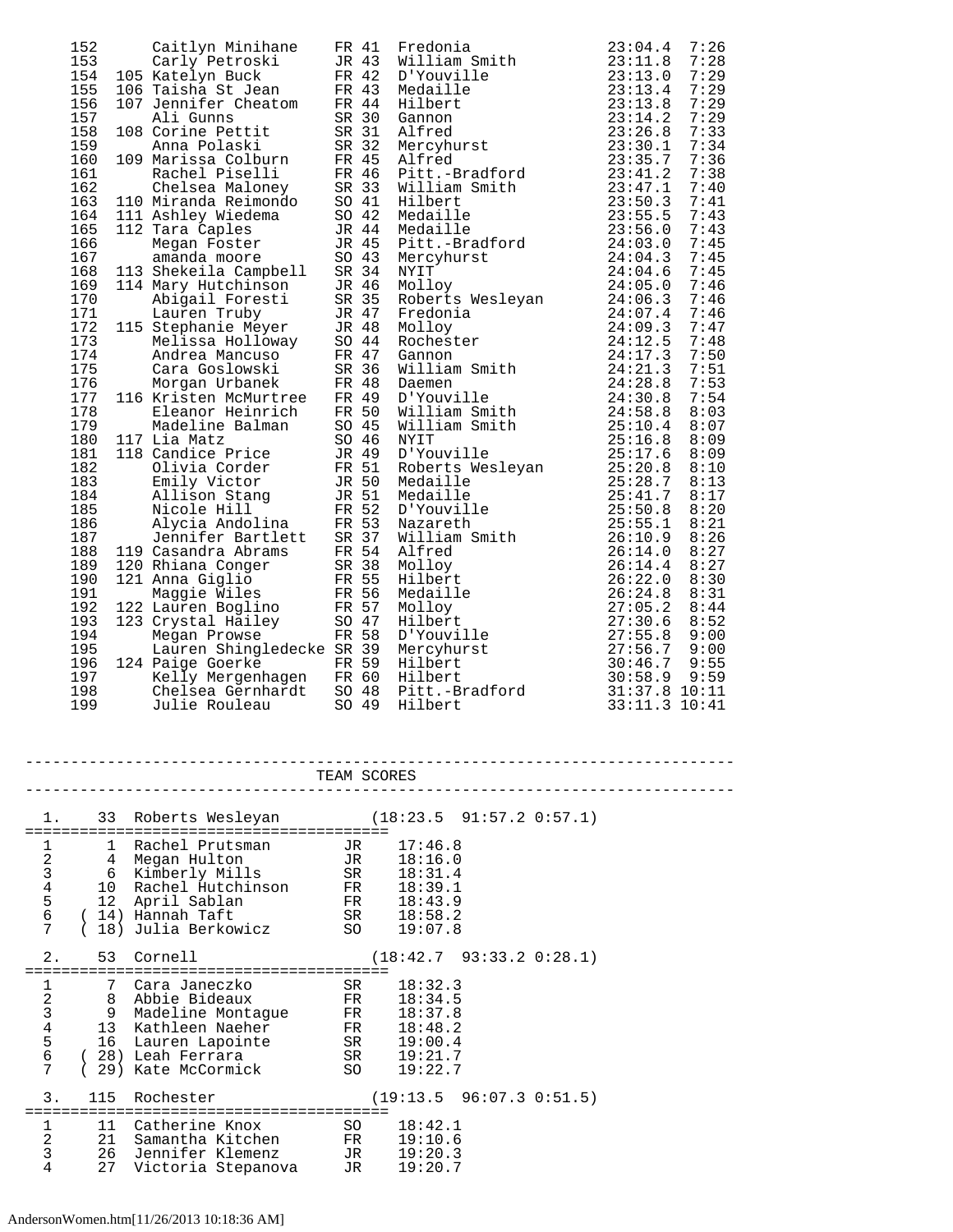| 5<br>6<br>7                                                           |                                        | 30 Caitlyn Garbarino<br>(40) Anne Peterson<br>42) Madeline Murray                                                                                  | JR.<br>FR<br>FR                                | 19:33.6<br>20:07.9<br>20:10.7                                                   |
|-----------------------------------------------------------------------|----------------------------------------|----------------------------------------------------------------------------------------------------------------------------------------------------|------------------------------------------------|---------------------------------------------------------------------------------|
| 4.                                                                    | 161                                    | Gannon                                                                                                                                             |                                                | $(19:34.6 \t97:52.6 \t2:22.9)$                                                  |
| 1<br>2<br>3<br>$\overline{4}$<br>5<br>6<br>7                          | 2<br>32<br>36<br>44<br>47<br>$\left($  | Veronica Bujdos<br>Emily Reinhart<br>Allison McDermott<br>Nicole Bubie<br>Hannah Merrifield<br>72) Kailyn Bentley<br>73) Natalie Richard           | SO.<br>SR<br>JR<br>SO<br>SO                    | 17:56.3<br>19:35.2<br>19:47.6<br>20:14.3<br>FR 20:19.2<br>SR 21:00.6<br>21:02.3 |
| 5.                                                                    | 184                                    | LIU Post                                                                                                                                           |                                                | (19:48.9 99:04.4 1:53.1)                                                        |
| 1<br>2<br>3 <sup>7</sup><br>$\overline{4}$<br>5<br>6<br>7             | 15<br>34<br>43<br>69                   | Elizabeth Stirling<br>23 Jennifer McLaughlin<br>Angelica Price<br>Alexa Montegari<br>Shaylyn Stehl<br>(85) Jessica Wiking<br>( 90) Sara McLaughlin | SO<br>SR<br>SR                                 | 18:59.3<br>19:14.1<br>SR 19:45.1<br>TR 20:13.5<br>21:46.6                       |
| 6.                                                                    | 192                                    | Daemen                                                                                                                                             |                                                | $(19:47.1$ $98:55.4$ $2:25.5)$                                                  |
| 1<br>$\overline{a}$<br>$\mathbf{3}$<br>$4\overline{ }$<br>5<br>6<br>7 | 5<br>$\left($                          | Mackenzie Donahue<br>20 Hannah Rice<br>31 Jordan Weir<br>65 Brooke Nolan<br>71 Noelle Thompson<br>76) Brittany Denton<br>86) Allison Pajak         | FR<br>FR<br>SO<br>SO<br>SO                     | 18:29.2<br>19:10.1<br>19:34.2<br>20:47.2<br>JR 20:54.7<br>FR 21:05.3<br>21:35.0 |
| 7.                                                                    | 204                                    | Nazareth                                                                                                                                           |                                                | $(20:01.0 \t100:04.8 \t1:38.2)$                                                 |
| 1<br>2<br>3<br>$\overline{4}$<br>5<br>6<br>7                          | 17<br>33<br>41<br>50<br>63<br>$\left($ | Gabrielle Libohan<br>Lauren Jamieson<br>Emily Thompson<br>Lauren Heitzhaus<br>Blair Meeson<br>( 66) Michaela Gildemeyer<br>79) Kassie Lathrop      | SO<br>SR<br>FR<br>SR<br>JR                     | 19:06.5<br>19:38.7<br>20:09.9<br>20:25.0<br>SO 20:44.7<br>JR 20:47.7<br>21:09.0 |
| 8.                                                                    | 216                                    | Fredonia                                                                                                                                           |                                                | $(20:07.9 \quad 100:39.1 \quad 0:49.0)$                                         |
| 1<br>2<br>3<br>4<br>5<br>6<br>7                                       | 35<br>37<br>39<br>56                   | Sarah Rocco<br>Katie Tresino<br>Alissa Conti<br>49   Kara Hall<br>Julia Johnson<br>(57) Lauren Kotas<br>(62) Kelly Vincent                         | JR<br>SO<br>SR<br>${\rm FR}$<br>FR<br>SO<br>FR | 19:47.2<br>19:51.5<br>20:04.0<br>20:20.2<br>20:36.2<br>20:36.6<br>20:43.8       |
| 9.                                                                    | 234                                    | Mercyhurst                                                                                                                                         |                                                | (20:12.4 101:01.8 1:25.7)                                                       |
| 1<br>2<br>$\mathsf{3}$<br>$\overline{4}$<br>5<br>$\epsilon$<br>7      | 25<br>59<br>64                         | Emily Francis<br>38 Rebecca Wheeling<br>48 Sarah Chuzie<br>Hillary Sullivan<br>Mary Mancuso<br>(70) Rebecca Reichbaum<br>97) Amanda Marley         | JR<br>SR<br>JR<br>JR<br>SR                     | 19:19.8<br>19:59.1<br>20:19.7<br>20:37.7<br>SR 20:45.5<br>JR 20:54.1<br>22:26.9 |
| 10.                                                                   | 253                                    | Ithaca                                                                                                                                             |                                                | (20:20.8 101:43.9 1:50.0)                                                       |
| 1<br>2<br>3<br>$\,4$<br>5<br>$\epsilon$<br>7                          | 24<br>45<br>46                         | Rachelle Sartori<br>Anastasia Diamond<br>Megan Schenk<br>61 Emily Krakowski<br>77 Colleen Vaughn<br>(78) Gaia Bouchard-Hall<br>( 80) Mary Hartford | SO<br>JR<br>SR<br>SO<br>SO<br>FR<br>JR         | 19:17.1<br>20:18.0<br>20:18.5<br>20:43.2<br>$21:07.1$<br>$21:08.0$<br>21:10.2   |
| 11.                                                                   | 260                                    | Le Moyne                                                                                                                                           |                                                | $(20:22.8 \t101:53.8 \t1:41.8)$                                                 |
| 1<br>2<br>3<br>$\overline{4}$<br>5                                    | 19<br>52<br>54<br>67<br>68             | Rachel Strong<br>Laura Hough<br>Rachel Crosley<br>Dominique Laplant<br>Katharine Ward                                                              | FR<br>JR<br>JR<br>SO<br>SO.                    | 19:09.7<br>20:28.2<br>$20:33.2$<br>$20:49.2$<br>$-51.5$<br>20:51.5              |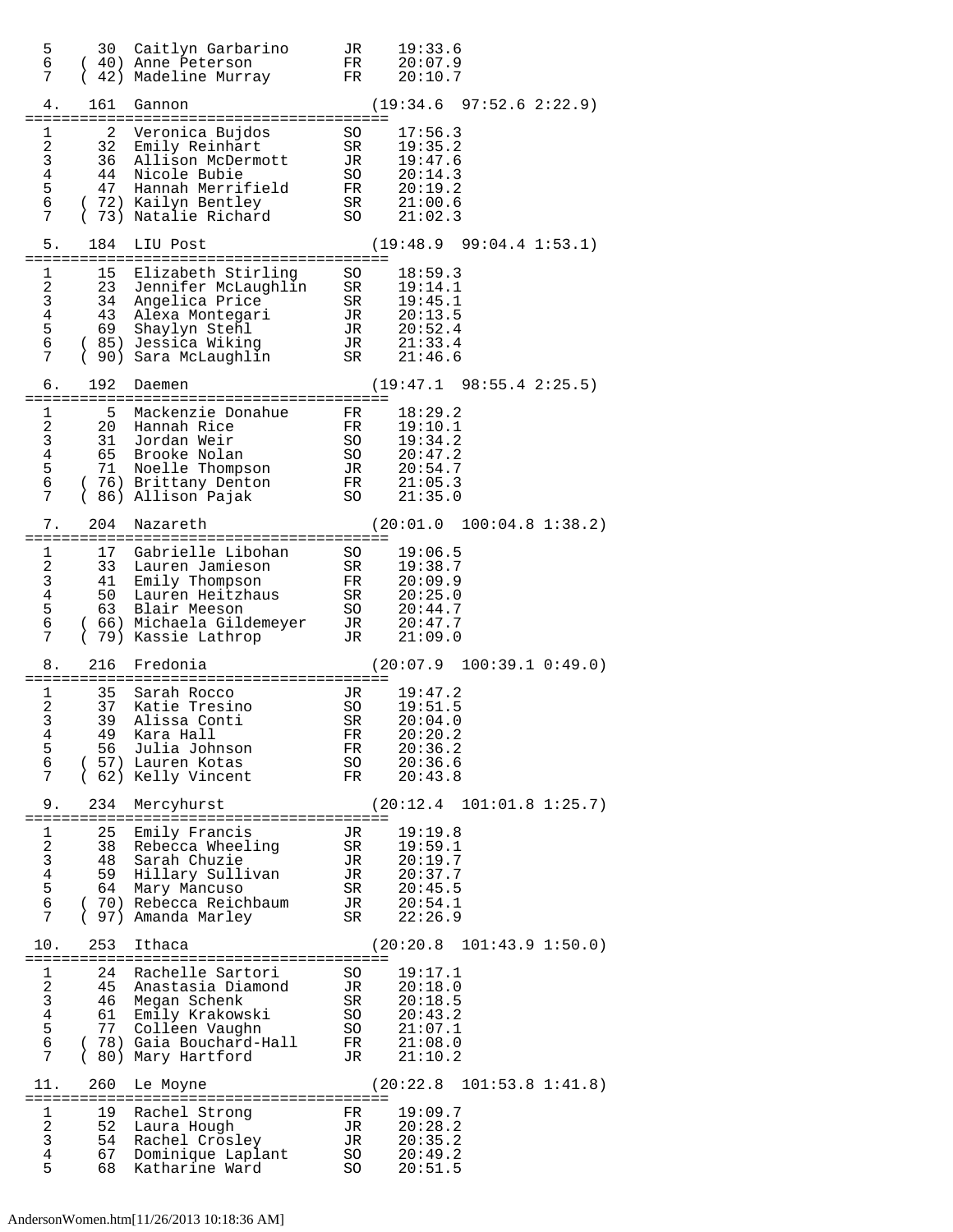| 6 —<br>7                                     |                              | (89) Elena Doctor<br>$(93)$ Catherine Lasda FR $22:04.8$                                                                                                                                                                                                                                                    |                                        | FR 21:46.1                                                                |
|----------------------------------------------|------------------------------|-------------------------------------------------------------------------------------------------------------------------------------------------------------------------------------------------------------------------------------------------------------------------------------------------------------|----------------------------------------|---------------------------------------------------------------------------|
|                                              |                              | 12. 349 William Smith                                                                                                                                                                                                                                                                                       |                                        | $(21:00.6 \t105:02.9 \t0:58.9)$                                           |
|                                              |                              | 1 53 Avery Share<br>1 53 Avery Share<br>2 55 Ellen Grenen JR 20:36.0<br>3 75 Meghan Gaucher SR 21:03.7<br>4 82 marielle verni SR 21:24.7<br>5 84 Mary Kubinski FR 21:28.7<br>6 (92) Katherine Pinkes FR 21:55.2<br>7 (95) Megan Mohney JR 22:11.5                                                           |                                        | JR 20:29.8                                                                |
|                                              | 13. 388 NYIT                 |                                                                                                                                                                                                                                                                                                             |                                        | $(21:56.2 \quad 109:40.6 \quad 7:16.6)$                                   |
|                                              |                              | 1 3 Gladys Kimutai JR 18:00.2<br>2 74 Melanie Fiume SO 21:03.1<br>3 81 Gina Dorso SO 21:15.9<br>4 113 Shekeila Campbell SR 24:04.6<br>5 117 Lia Matz SO 25:16.8                                                                                                                                             |                                        |                                                                           |
|                                              |                              | 14. 434 Molloy                                                                                                                                                                                                                                                                                              |                                        | $(22:17.3 \quad 111:26.2 \quad 4:56.1)$                                   |
|                                              |                              |                                                                                                                                                                                                                                                                                                             |                                        |                                                                           |
|                                              |                              | 15. 457 D'Youville                                                                                                                                                                                                                                                                                          |                                        | $(22:18.2 \quad 111:30.9 \quad 2:36.0)$                                   |
| 7                                            |                              | 1 58 Emily Quast 50 20:37.0<br>2 87 Maria Fusco JR 21:40.8<br>3 103 Amanda Vetter FR 22:59.7<br>4 104 Katherine Vetter FR 23:00.4<br>5 105 Katelyn Buck FR 23:13.0<br>6 (116) Kristen McMurtree FR 23:13.0<br>(116) Kristen McMurtree FR 24:30.8<br>(118) Candice Price 5 JR 25:17.6<br>(118) Candice Price |                                        |                                                                           |
|                                              |                              | 16. 462 Alfred                                                                                                                                                                                                                                                                                              |                                        | $(22:17.9 \quad 111:29.1 \quad 2:45.4)$                                   |
| $7\overline{ }$                              |                              | 1 60 Tracie Forrester 11 20:41.4<br>2 94 Abigail Hampson FR 22:09.3<br>3 99 Morgan Flick SO 22:29.4<br>4 101 Emily Poole SO 22:42.2<br>5 108 Corine Pettit SR 23:26.8<br>4 101 Emily Poole SO 22:42.2<br>5 108 Orine Pettit SR 23:26.8<br>6<br>(119) Casandra Abrams                                        | FR                                     | 26:14.0                                                                   |
| 17.                                          | 485                          | Hilbert                                                                                                                                                                                                                                                                                                     |                                        | (23:14.3 116:11.4 5:55.7)                                                 |
| 1<br>2<br>$\mathfrak{Z}$<br>4<br>5<br>6<br>7 | 51<br>96<br>110<br>121       | Kylie Reinholz<br>Shannon Ellis<br>107 Jennifer Cheatom<br>Miranda Reimondo<br>Anna Giglio<br>(123) Crystal Hailey<br>(124) Paige Goerke                                                                                                                                                                    | SO<br>SO<br>FR<br>SO<br>FR<br>SO<br>FR | 20:26.3<br>22:19.0<br>23:13.8<br>23:50.3<br>26:22.0<br>27:30.6<br>30:46.7 |
| 17.                                          | 485                          | Medaille                                                                                                                                                                                                                                                                                                    |                                        | $(22:24.4 \quad 112:01.8 \quad 1:29.8)$                                   |
| 1<br>2<br>3<br>$\overline{4}$<br>5<br>6<br>7 | 88<br>91<br>98<br>102<br>106 | Cristina Volpini<br>Roseanne Sparacino<br>Claire Whalen<br>Leah Senecal<br>Taisha St Jean<br>(111) Ashley Wiedema<br>(112) Tara Caples                                                                                                                                                                      | SO<br>JR<br>FR<br>SR<br>FR<br>SO<br>JR | 21:43.6<br>21:50.6<br>22:27.3<br>22:46.9<br>23:13.4<br>23:55.5<br>23:56.0 |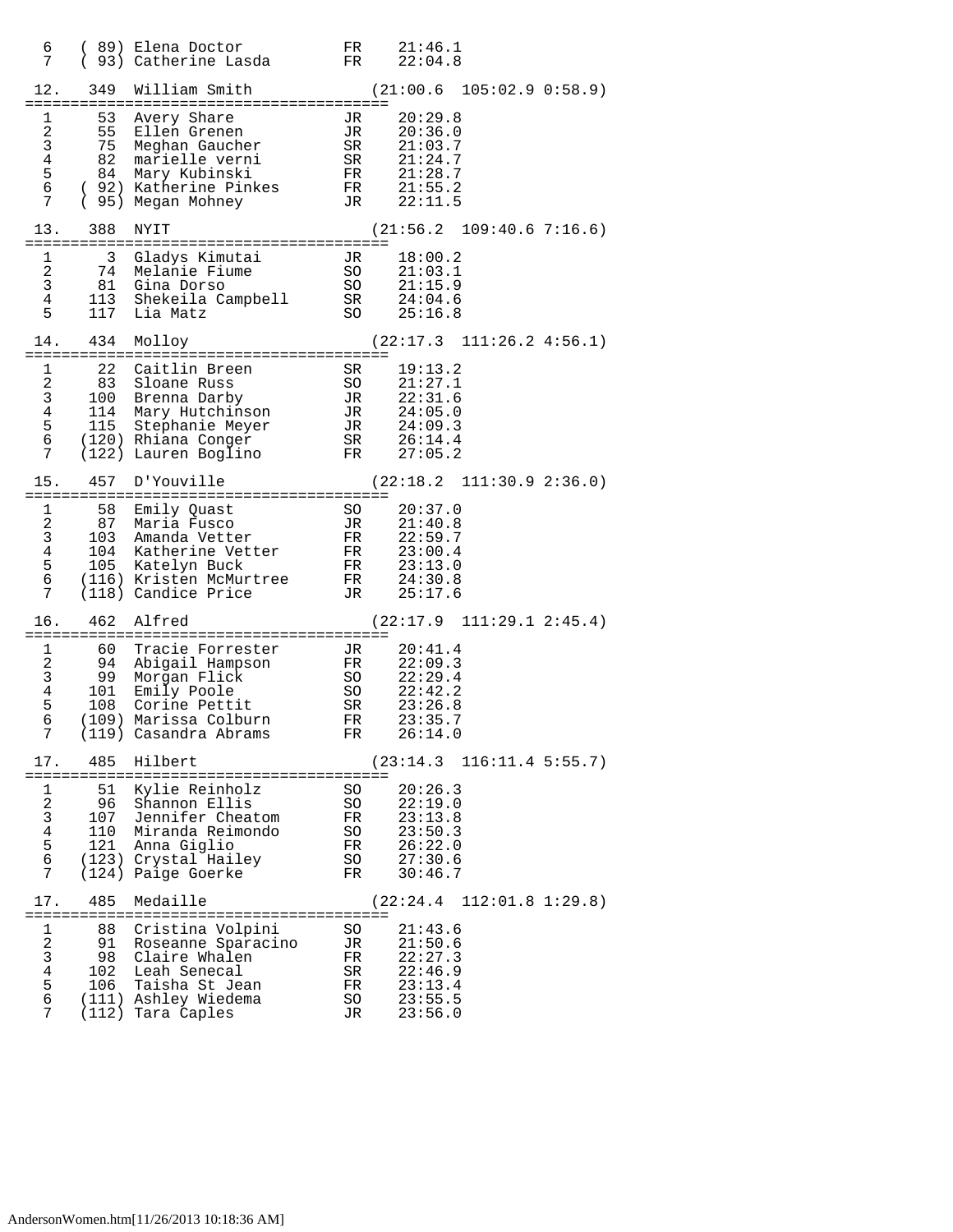#### THE 2013 HARRY F. ANDERSON CROSS COUNTRY INVITATIONAL September 28 Roberts Wesleyan College

## MENS RACE - 8K Results by Leone Timing & Results Services

 www.leonetiming.com --------------------------------------------------------------------------------

|                                              |                                         | YEAR           |       |                         |                    | MILE         |
|----------------------------------------------|-----------------------------------------|----------------|-------|-------------------------|--------------------|--------------|
| PLACE                                        | PTS NAME                                |                | PLACE | SCHOOL                  | TIME               | PACE         |
| ı                                            |                                         |                |       |                         |                    |              |
| $\boldsymbol{2}$                             |                                         |                |       |                         |                    |              |
| 3                                            |                                         |                |       |                         |                    |              |
| $\begin{array}{c}\n4 \\ 5 \\ 6\n\end{array}$ |                                         |                |       |                         |                    |              |
|                                              |                                         |                |       |                         |                    |              |
| 7                                            |                                         |                |       |                         |                    |              |
| $\,8\,$                                      |                                         |                |       |                         |                    |              |
| $\mathsf 9$                                  |                                         |                |       |                         |                    |              |
| 10                                           |                                         |                |       |                         |                    |              |
| 11                                           |                                         |                |       |                         |                    |              |
| 12<br>13                                     |                                         |                |       |                         |                    |              |
| 14                                           |                                         |                |       |                         |                    |              |
| 15                                           |                                         |                |       |                         |                    |              |
| 16                                           |                                         |                |       |                         |                    |              |
| 17                                           |                                         |                |       |                         |                    |              |
| 18                                           |                                         |                |       |                         |                    |              |
| 19                                           |                                         |                |       |                         |                    |              |
| 20<br>21                                     |                                         |                |       |                         |                    |              |
| 22                                           |                                         |                |       |                         |                    |              |
| 23                                           |                                         |                |       |                         |                    |              |
| 24                                           |                                         |                |       |                         |                    |              |
| 25                                           |                                         |                |       |                         |                    |              |
| 26                                           |                                         |                |       |                         |                    |              |
| 27<br>28                                     |                                         |                |       |                         |                    |              |
| 29                                           |                                         |                |       |                         |                    |              |
| 30                                           |                                         |                |       |                         |                    |              |
| 31                                           |                                         |                |       |                         |                    |              |
| 32                                           |                                         |                |       |                         |                    |              |
| 33                                           |                                         |                |       |                         |                    |              |
| 34                                           |                                         |                |       |                         |                    |              |
| 35<br>36                                     |                                         |                |       |                         |                    |              |
| 37                                           |                                         |                |       |                         |                    |              |
| 38                                           |                                         |                |       |                         |                    |              |
| 39                                           |                                         |                |       |                         |                    |              |
| 40                                           |                                         |                |       |                         |                    |              |
| 41                                           |                                         |                |       |                         |                    |              |
| 42<br>43                                     |                                         |                |       |                         |                    |              |
| 44                                           |                                         |                |       |                         |                    |              |
| 45                                           |                                         |                |       |                         |                    |              |
| 46                                           |                                         |                |       |                         |                    |              |
| 47                                           | Sam Kwak               JR 9 Rochester   |                |       |                         |                    |              |
| 48                                           | 45 Robert Cooper                        | FR 16          |       | Fredonia                | 28:10.1            | 5:40         |
| 49<br>50                                     | 46 Michael Williamson<br>Dan Nolte      | SR 14<br>FR 17 |       | Mercyhurst<br>Rochester | 28:10.9<br>28:12.0 | 5:41<br>5:41 |
| 51                                           | Jordan Roseland                         | SO 10          |       | Roberts Wesleyan        | 28:12.7            | 5:41         |
| 52                                           | Jake Greenberg                          | FR 18          |       | Rochester               | 28:19.0            | 5:42         |
| 53                                           | 47 Eric Haslbauer                       | SO 11          |       | Molloy                  | 28:21.1            | 5:43         |
| 54                                           | 48 Shane Martensen                      | FR 19          |       | Molloy                  | 28:22.4            | 5:43         |
| 55                                           | 49 Patrick Shenal                       | FR 20          |       | Fredonia                | 28:23.4            | 5:43         |
| 56<br>57                                     | 50 Christopher Liatti<br>51 Adam Zinger | FR 21<br>SO 12 |       | Mercyhurst<br>Le Moyne  | 28:24.7<br>28:27.3 | 5:43<br>5:44 |
| 58                                           | 52 Jonmichael Knapp                     | SO 13          |       | Fredonia                | 28:30.6            | 5:45         |
| 59                                           | 53 Weston Traub                         | SR 15          |       | Hobart                  | 28:32.8            | 5:45         |
| 60                                           | 54 Nigel Cordulla                       | FR 22          |       | Daemen                  | 28:34.0            | 5:45         |
| 61                                           | 55 Brandon Rebert                       | JR 10          |       | Medaille                | 28:34.9            | 5:45         |
| 62                                           | 56 Alec Raynor                          | SR 16          |       | Gannon                  | 28:35.9            | 5:46         |
| 63                                           | Joseph DiFabio                          | SO 14          |       | Rochester               | 28:39.7            | 5:46         |
| 64<br>65                                     | Dasan Telford<br>57 Tyler Mack          | FR 23<br>FR 24 |       | Rochester<br>NYIT       | 28:43.4<br>28:46.1 | 5:47<br>5:48 |
| 66                                           | 58 Sean Turner                          | FR 25          |       | Medaille                | 28:46.9            | 5:48         |
| 67                                           | 59 Patrick Neureuter                    | SO 15          |       | Nazareth                | 28:48.3            | 5:48         |
| 68                                           | 60 Ethan Dinan                          | SR 17          |       | Daemen                  | 28:50.1            | 5:49         |
| 69                                           | 61 Vincent Melia                        | SO 16          |       | Fredonia                | 28:50.5            | 5:49         |
| 70                                           | 62 Jesse Schaffer                       | FR 26          |       | Hobart                  | 28:51.0            | 5:49         |

## AndersonMen.htm[11/26/2013 10:18:52 AM]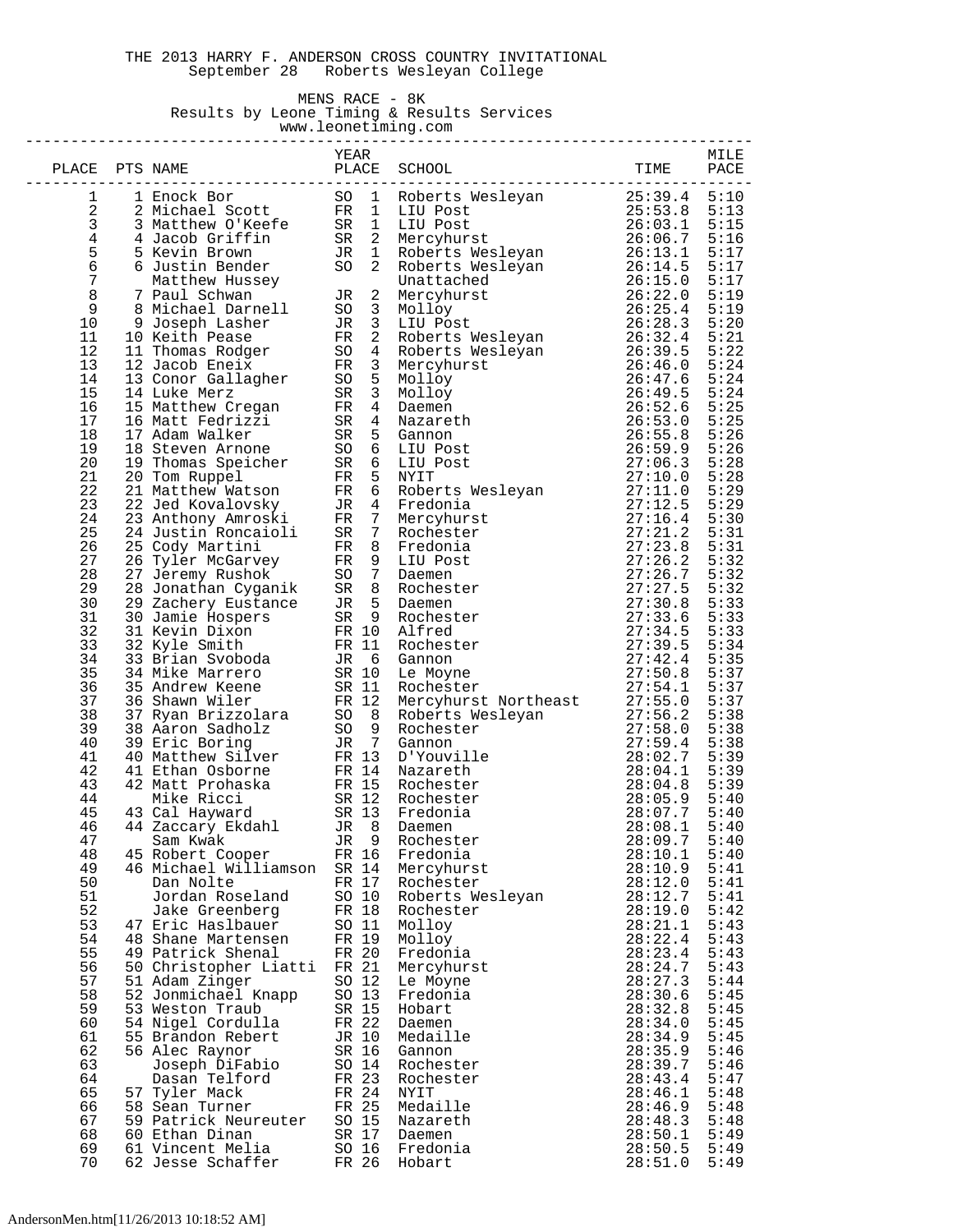| 71         | 63 Drew Tordella                                                 |       | SR 18 | Gannon                               | 28:52.8            | 5:49         |
|------------|------------------------------------------------------------------|-------|-------|--------------------------------------|--------------------|--------------|
| 72         | 64 Matthew VanDeMortel FR 27                                     |       |       | Daemen                               | 28:54.9            | 5:49         |
| 73         | 65 Teddy Hamlin                                                  |       | FR 28 | NYIT                                 | 28:55.7            | 5:50         |
| 74         | Allen Beaujon                                                    |       | FR 29 |                                      | 28:57.8            | 5:50         |
| 75         | 66 Michael Ledyard                                               |       | SO 17 | Roberts Wesleyan<br>Hobart<br>Hobart | 29:05.6            | 5:52         |
| 76         | Casey Swartz                                                     | SO 18 |       | Fredonia                             | 29:06.5            | 5:52         |
| 77         | 67 Nicholas Mavros                                               | SO 19 |       | NYIT                                 | 29:07.5            | 5:52         |
| 78         | 68 Joshua Gibbons                                                | SR 19 |       | Gannon                               | 29:08.8            | 5:52         |
| 79         | 69 Jacob Miller                                                  | FR 30 |       | Mercyhurst Northeast                 | 29:18.0            | 5:54         |
| 80         | 70 Thomas Dreyer                                                 | SO 20 |       | Molloy                               | 29:21.0            | 5:55         |
| 81         | 71 Evan Cook                                                     | SO 21 |       | Gannon                               | 29:29.1            | 5:56         |
| 82         | Patrick Walker                                                   | FR 31 |       | Fredonia                             | 29:29.6            | 5:56         |
| 83         | 72 Christopher Lipari SO 22                                      |       |       | NYIT                                 | 29:34.3            | 5:57         |
| 84         | 73 Jacob Murray                                                  | FR 32 |       | Nazareth                             | 29:40.1            | 5:59         |
| 85         | Leonardo Puerto                                                  |       | FR 33 | Roberts Wesleyan<br>Nazareth         | 29:46.5            | 6:00         |
| 86         | 74 Matt Battaglia                                                |       | FR 34 | Nazareth                             | 29:49.5            | 6:00         |
| 87         | 75 Scott Besser                                                  | FR 35 |       | Le Moyne                             | 29:52.2            | 6:01         |
| 88         | 76 Daniel Patton                                                 | FR 36 |       | Molloy                               | 29:54.5            | 6:01         |
| 89         | 77 Ethan Foster                                                  | SO 23 |       | Alfred                               | 29:55.5            | 6:02         |
| 90         | Alex Crise                                                       |       | SO 24 | Fredonia                             | 29:56.6            | 6:02         |
| 91         | 78 Luke Tesorieor                                                | FR 37 |       | Alfred                               | 30:00.1            | 6:03         |
| 92         | 79 Patrick Hatheway                                              | SO 25 |       | Hobart                               | 30:01.1            | 6:03         |
| 93         | Michael Capestrani FR 38                                         |       |       | Daemen                               | 30:09.1            | 6:04         |
| 94         | 80 Tommy Lannon                                                  |       | FR 39 | Nazareth                             | 30:10.4            | 6:05         |
| 95         | Michael DioGuardi                                                |       | SR 20 | Molloy                               | 30:13.2            | 6:05         |
| 96         | 81 Jake Lafaver                                                  |       | SR 21 | Nazareth                             | 30:19.2            | 6:06         |
| 97         | 82 Nick Schmidt                                                  |       | SR 22 | Hobart                               | 30:22.3            | 6:07         |
| 98         | Mike Rogacki                                                     | FR 40 |       | Fredonia                             | 30:22.9            | 6:07         |
| 99         | 83 Ryan Moore                                                    |       | FR 41 | Hobart                               | 30:25.1            | 6:08         |
| 100<br>101 | Trey Abdella                                                     |       | FR 42 | Fredonia                             | 30:25.9            | 6:08<br>6:10 |
| 102        | 84 Jordan Johnson<br>Carl Inferer                                | FR 43 | SR 23 | D'Youville<br>Nazareth               | 30:39.3<br>30:45.7 | 6:12         |
| 103        | Zach Lafaver                                                     | FR 44 |       |                                      | 30:53.6            | 6:13         |
| 104        | 85 Christopher Rumpl<br>86 Josh Keeler                           |       | SO 26 | D'Youville<br>Le Moyne               | 31:13.5            | 6:17         |
| 105        | 87 Daniel Klementowski FR 45                                     |       |       | Hobart                               | 31:14.9            | 6:18         |
| 106        | 88 Robert Petrilli                                               |       | JR 11 | Medaille                             | 31:15.7            | 6:18         |
| 107        | 89 Dominic Pucella                                               |       | SR 24 | Mercyhurst                           | 31:22.7            | 6:19         |
| 108        | Kevin Nickerson                                                  | FR 46 |       | Fredonia                             | 31:30.5            | 6:21         |
| 109        | 90 Cole Shirey                                                   |       | FR 47 | Mercyhurst Northeast                 | 31:43.6            | 6:23         |
| 110        | 91 Jacob Woodward                                                | FR 48 |       | Le Moyne                             | 31:43.8            | 6:23         |
| 111        | 92 Mark Macadlo                                                  |       | JR 12 | Medaille                             | 31:57.2            | 6:26         |
| 112        | Travis Enser                                                     | JR 13 |       | Daemen                               | 31:57.8            | 6:26         |
| 113        | 93 Jhonathan Cifuentes FR 49                                     |       |       | Le Moyne                             | 32:04.1            | 6:28         |
| 114        | Hunter Lienhart                                                  | FR 50 |       | Fredonia                             | 32:09.7            | 6:29         |
| 115        | Andrew Kane                                                      |       | SO 27 | Hobart                               | 32:26.1            | 6:32         |
| 116        | Colin Green<br>Max Feldman<br>Tyler Capozzoli<br>Tithony Oliveri | FR 51 |       | Fredonia                             | 32:43.7            | 6:36         |
| 117        |                                                                  | JR 14 |       | Hobart                               | 32:54.9            | 6:38         |
| 118        |                                                                  | SO 28 |       | Molloy                               | 32:57.9            | 6:38         |
| 119        | 94 Anthony Oliveri                                               | SO 29 |       | D'Youville                           | 33:06.1            | 6:40         |
| 120        | 95 Joshua Walczuk SO 30 Hilbert                                  |       |       |                                      | 33:06.7 6:40       |              |
| 121        | David Batista                                                    | FR 52 |       | Gannon                               | 33:08.3            | 6:40         |
| 122        | 96 Nolan Rummel                                                  |       | SR 25 | Alfred                               | 33:11.6            | 6:41         |
| 123        | Greg Mathieu                                                     |       | SR 26 | Hobart                               | 33:14.9            | 6:42         |
| 124        | Steven Oleksiw                                                   |       | SO 31 | Molloy                               | 33:17.1            | 6:42         |
| 125        | 97 Aaron Wishik                                                  | FR 53 |       | Le Moyne                             | 33:18.3            | 6:42         |
| 126        | Jeff Elwell                                                      | JR 15 |       | Pitt.-Bradford                       | 33:30.9            | 6:45         |
| 127        | 98 Matthew Detar                                                 | FR 54 |       | Mercyhurst Northeast                 | 34:13.2            | 6:54         |
| 128        | 99 Matthew Williams                                              |       | JR 16 | Hilbert                              | 34:13.8            | 6:54         |
| 129        | Raymond Mantoura                                                 |       | SO 32 | Molloy                               | 34:30.4            | 6:57         |
| 130        | 100 Nicholas Miller                                              |       | SO 33 | Mercyhurst Northeast                 | 34:55.9            | 7:02         |
| 131        | Henry Smith                                                      |       | JR 17 | Hobart                               | 35:50.5            | 7:13         |
| 132        | Josh Moss                                                        |       | SR 27 | Hobart                               | 36:12.1            | 7:17         |
| 133        | 101 Kyle Farcher                                                 |       | SO 34 | D'Youville                           | 37:12.1            | 7:30         |
| 134        | 102 John Sadowski                                                |       | JR 18 | Hilbert                              | 37:23.2            | 7:32         |
| 135        | 103 Brandon Cox                                                  | SO 35 |       | Medaille                             | 37:26.3            | 7:32         |
| 136        | 104 Greg Pomarico                                                |       | JR 19 | Alfred                               | 37:26.9            | 7:32         |
| 137        | 105 Emerson Miller                                               | FR 55 |       | Hilbert                              | 37:31.3            | 7:33         |
| 138        | Tolbert Jefferies                                                | FR 56 |       | Daemen                               | 37:40.7            | 7:35         |
| 139        | Zach Patterson                                                   | SR 28 |       | Pitt.-Bradford                       | 38:02.6            | 7:40         |
| 140        | 106 Walter Barnes                                                |       | FR 57 | Hilbert                              | 38:39.4            | 7:47         |
| 141        | 107 Kyle Gauthier                                                | JR 20 |       | Medaille                             | 38:43.9            | 7:48         |
| 142        | 108 Massimo Cimato                                               |       | FR 58 | Hilbert                              | 42:06.2            | 8:29         |
| 143        | 109 Marvin Atkinson                                              |       | JR 21 | Medaille                             | 43:17.9            | 8:43         |
| 144        | 110 Jeffrey Krug                                                 |       | SO 36 | Mercyhurst Northeast                 | 44:55.6            | 9:03         |

TEAM SCORES

------------------------------------------------------------------------------

------------------------------------------------------------------------------

# AndersonMen.htm[11/26/2013 10:18:52 AM]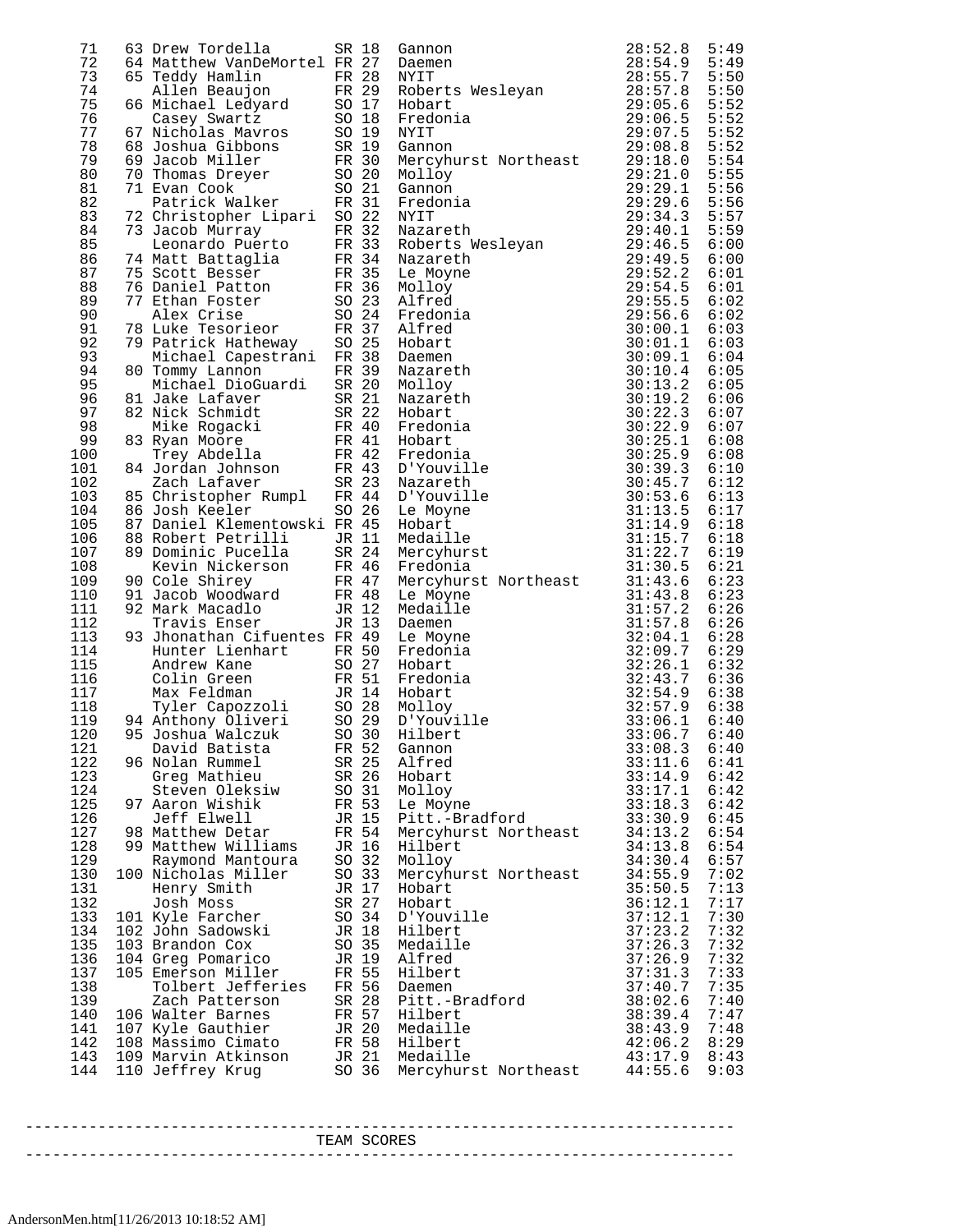| 1.                                                                                |          |                                                                                                                                                                                                                                                                                                  | 33 Roberts Wesleyan (26:15.8 131:18.9 1:00.1)                                                                 |
|-----------------------------------------------------------------------------------|----------|--------------------------------------------------------------------------------------------------------------------------------------------------------------------------------------------------------------------------------------------------------------------------------------------------|---------------------------------------------------------------------------------------------------------------|
| $\mathbf{1}$<br>$2^{\circ}$<br>6<br>7                                             | 1        | Enock Bor<br>SO<br>JR<br>SO<br>FR<br>SO<br>FR<br>5 Kevin Brown<br>3 6 Justin L.<br>4 10 Keith Pease<br>5 11 Thomas Rodge<br>6 Justin Bender<br>11 Thomas Rodger<br>(21) Matthew Watson<br>(37) Ryan Brizzolara (30 27:56.2                                                                       | 25:39.4<br>26:13.1<br>26:14.5<br>26:32.4<br>26:39.5<br>27:11.0                                                |
| 2.                                                                                | 51       | LIU Post                                                                                                                                                                                                                                                                                         | $(26:30.3 \quad 132:31.4 \quad 1:12.5)$                                                                       |
| $\mathbf{1}$<br>6 —                                                               |          | 2 Michael Scott<br>1<br>2<br>3<br>9<br>Joseph Lasher<br>4<br>18 Steven Arnone<br>19 Thomas Speicher<br>3 Matthew O'Keefe<br>9 Joseph Lasher<br>19 Thomas Speicher<br>(26) Tyler McGarvey                                                                                                         | FR 25:53.8<br>SR 26:03.1<br>JR 26:28.3<br>SO 26:59.9<br>SR 27:06.3<br>FR 27:26.2                              |
| 3.                                                                                | 92       | Mercyhurst                                                                                                                                                                                                                                                                                       | $(26:56.4 \quad 134:42.0 \quad 2:04.2)$                                                                       |
|                                                                                   |          |                                                                                                                                                                                                                                                                                                  |                                                                                                               |
| 4.                                                                                | 130      | Molloy                                                                                                                                                                                                                                                                                           | $(27:21.2 \quad 136:46.0 \quad 1:57.0)$                                                                       |
| $\mathbf{1}$<br>$\frac{2}{3}$<br>$4\overline{ }$<br>5 <sub>5</sub><br>6<br>7      |          | 8 Michael Darnell<br>8 Michael Darnell<br>13 Conor Gallagher<br>14 Luke Merz<br>47 Eric Haslbauer<br>48 Shane Martensen<br>70) Thomas Dreyer<br>70) Thomas Dreyer<br>50<br>13  Conor Gall<br>14  Luke Merz<br>47 Eric nasiwww.<br>48 Shane Martensen<br>(70) Thomas Dreyer<br>(76) Daniel Patton | 26:25.4<br>26:47.6<br>26:49.5<br>28:21.1<br>28:22.4<br>29:21.0<br>FR<br>29:54.5                               |
| 5.                                                                                | 149      | Rochester                                                                                                                                                                                                                                                                                        | $(27:35.2 \quad 137:55.9 \quad 0:32.9)$                                                                       |
|                                                                                   | $1 \t24$ |                                                                                                                                                                                                                                                                                                  | 27:21.2                                                                                                       |
|                                                                                   |          | (38) Aaron Sadholz                                                                                                                                                                                                                                                                               | 27:27.5<br>27:33.6<br>27:39.5<br>27:54.1<br>27:58.0<br>28:04.8                                                |
| 6.                                                                                |          | 2<br>2<br>3 30 Jamle<br>4 32 Kyle Smith<br>5 35 Andrew Keene<br>6 38) Aaron Sadholz<br>1 Matt Prohaska<br>169 Daemen                                                                                                                                                                             | $(27:42.5 \t138:32.2 \t1:41.4)$                                                                               |
| $\overline{a}$<br>$\mathbf{3}$<br>$4\overline{ }$<br>5<br>6<br>7                  |          | 1 15 Matthew Cregan<br>27 Jeremy Rushok<br>29 Zachery Eustance<br>44 Zaccary Ekdahl<br>54 Nigel Cordulla                                                                                                                                                                                         | FR 26:52.6<br>SO 27:26.7<br>JR 27:30.8<br>JR 28:34.0<br>FR 28:34.0<br>28:50.1<br>28:54.9                      |
| 7.                                                                                | 184      | Fredonia                                                                                                                                                                                                                                                                                         | $(27:51.5 \t139:17.5 \t1:10.9)$                                                                               |
| $\mathbf{1}$<br>$\overline{a}$<br>3 <sup>7</sup><br>4 <sup>1</sup><br>5<br>6<br>7 |          | 22 Jed Kovalovsky<br>25 Cody Martini<br>43 Cal Hayward<br>45 Robert Cooper<br>49 Patrick Shenal<br>( 52) Jonmichael Knapp<br>(61) Vincent Melia                                                                                                                                                  | 27:12.5<br>JR<br>FR 27:23.8<br>SR 28:07.7                                                                     |
| 8.                                                                                | 208      | Gannon                                                                                                                                                                                                                                                                                           | FR 28:10.1<br>FR 28:23.4<br>SO 28:30.6<br>SO 28:50.5<br>(28:01.3 140:06.3 1:57.0)                             |
| $\overline{a}$<br>3 <sup>7</sup><br>$6\overline{6}$<br>7                          |          | 1 17 Adam Walker<br>33 Brian Svoboda<br>39 Eric Boring<br>4 56 Alec Raynor<br>5 63 Drew Tordella<br>( 68) Joshua Gibbons<br>(71) Evan Cook                                                                                                                                                       | SR<br>26:55.8<br>JR<br>JR<br>27:42.4<br>27:59.4<br>SR 28:35.9<br>SR 28:52.8<br>SR<br>SO<br>29:08.8<br>29:29.1 |
| 9.                                                                                | 263      | Nazareth                                                                                                                                                                                                                                                                                         | (28:39.0 143:15.0 2:56.5)                                                                                     |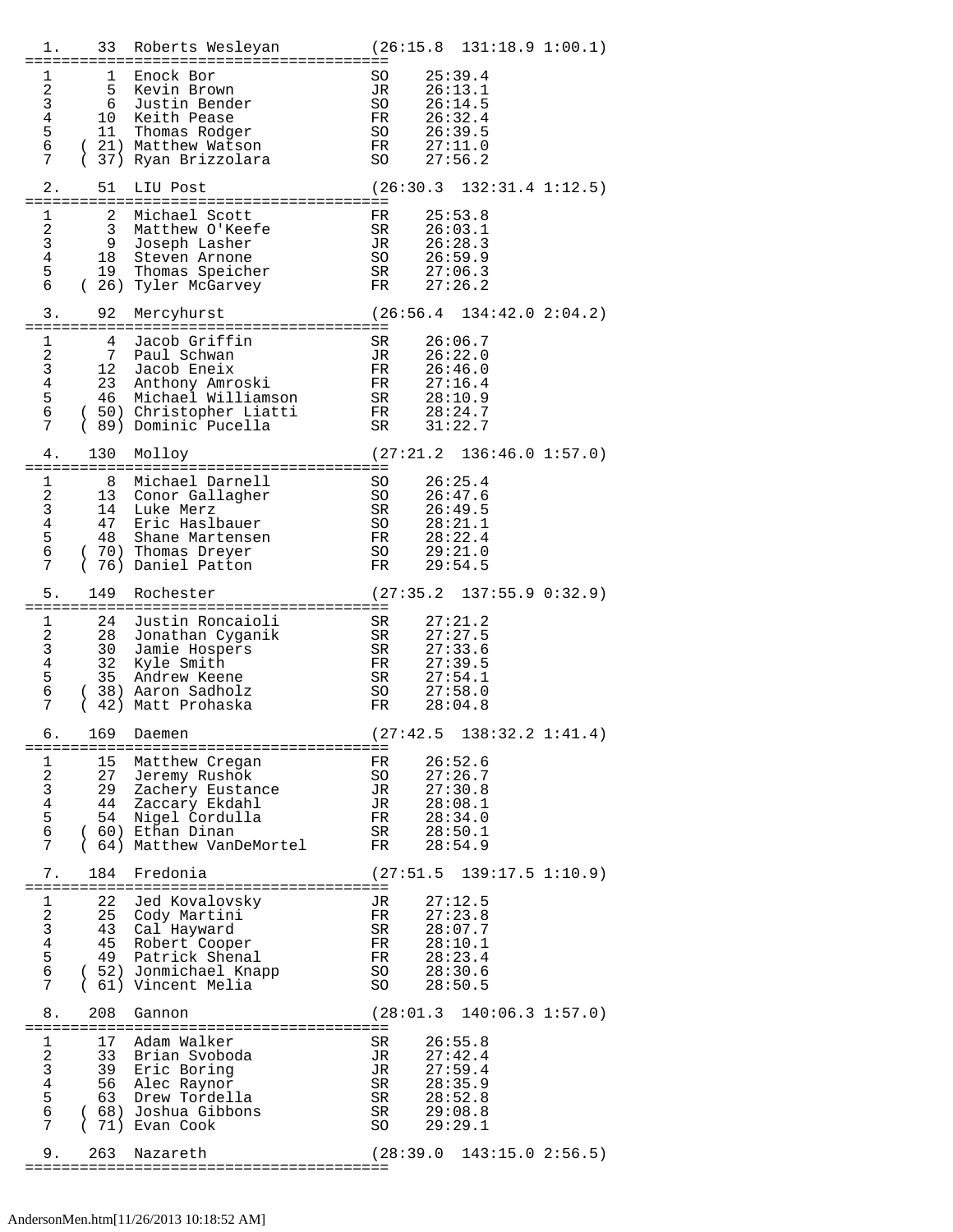| 1<br>$\sqrt{2}$<br>$\mathsf 3$<br>$\,4$<br>$\frac{5}{6}$<br>7                 | 16<br>41<br>59<br>73<br>74    | Matt Fedrizzi<br>Ethan Osborne<br>Patrick Neureuter<br>Jacob Murray<br>Matt Battaglia<br>(80) Tommy Lannon<br>81) Jake Lafaver      | SR<br>FR<br>SO<br>FR<br>FR<br>FR<br>SR               | 26:53.0<br>28:04.1<br>28:48.3<br>29:40.1<br>29:49.5<br>30:10.4<br>30:19.2 |
|-------------------------------------------------------------------------------|-------------------------------|-------------------------------------------------------------------------------------------------------------------------------------|------------------------------------------------------|---------------------------------------------------------------------------|
| 10.                                                                           | 281                           | NYIT                                                                                                                                | (28:42.8)                                            | $143:33.6$ $2:24.3)$                                                      |
| 1<br>2<br>$\mathbf{3}$<br>$\overline{4}$<br>5                                 | 20<br>57<br>65<br>67<br>72    | Tom Ruppel<br>Tyler Mack<br>Teddy Hamlin<br>Nicholas Mavros<br>Christopher Lipari                                                   | FR<br>FR<br>FR<br>SO<br>SO                           | 27:10.0<br>28:46.1<br>28:55.7<br>29:07.5<br>29:34.3                       |
| 11.                                                                           | 337                           | Le Moyne                                                                                                                            |                                                      | $(29:49.6 \t149:07.6 \t3:53.0)$                                           |
| 1<br>2<br>$\mathsf{3}$<br>$\overline{4}$<br>5<br>6<br>7                       | 34<br>51<br>75<br>86<br>91    | Mike Marrero<br>Adam Zinger<br>Scott Besser<br>Josh Keeler<br>Jacob Woodward<br>( 93) Jhonathan Cifuentes<br>( 97) Aaron Wishik     | SR<br>SO<br>FR<br>SO<br>FR<br>$_{\rm FR}$<br>FR      | 27:50.8<br>28:27.3<br>29:52.2<br>31:13.5<br>31:43.8<br>32:04.1<br>33:18.3 |
| 12.                                                                           | 342                           | Hobart                                                                                                                              |                                                      | $(29:22.6 \quad 146:52.8 \quad 1:49.5)$                                   |
| 1<br>$\boldsymbol{2}$<br>$\mathsf{3}$<br>$\overline{4}$<br>$\frac{5}{6}$<br>7 | 53<br>62<br>66<br>79<br>82    | Weston Traub<br>Jesse Schaffer<br>Michael Ledyard<br>Patrick Hatheway<br>Nick Schmidt<br>(83) Ryan Moore<br>87) Daniel Klementowski | SR<br>FR<br>SO<br>$^{SO}_{\rm SR}$<br>SR<br>FR<br>FR | 28:32.8<br>28:51.0<br>29:05.6<br>30:01.1<br>30:22.3<br>30:25.1<br>31:14.9 |
| 13.                                                                           | 386                           | Alfred                                                                                                                              |                                                      | $(31:37.8 \t158:08.6 \t9:52.4)$                                           |
| 1<br>2<br>$\mathbf{3}$<br>$\overline{4}$<br>5                                 | 31<br>77<br>78<br>96<br>104   | Kevin Dixon<br>Ethan Foster<br>Luke Tesorieor<br>Nolan Rummel<br>Greg Pomarico                                                      | FR<br>SO<br>FR<br>SR<br>JR                           | 27:34.5<br>29:55.5<br>30:00.1<br>33:11.6<br>37:26.9                       |
| 14.                                                                           | 393                           | Mercyhurst Northeast (31:37.2 158:05.7 7:00.9)                                                                                      |                                                      |                                                                           |
| 1<br>$\frac{2}{3}$<br>4<br>5<br>6                                             | 36<br>69<br>90<br>98<br>100   | Shawn Wiler<br>Jacob Miller<br>Cole Shirey<br>Matthew Detar<br>Nicholas Miller<br>(110) Jeffrey Krug                                | FR<br>FR<br>FR.<br>FR<br>SO<br>SO                    | 27:55.0<br>29:18.0<br>31:43.6<br>34:13.2<br>34:55.9<br>44:55.6            |
| 15.                                                                           | 396                           | Medaille                                                                                                                            |                                                      | (31:36.2 158:01.0 8:51.4)                                                 |
| 1<br>$\sqrt{2}$<br>$\mathsf 3$<br>$\,4$<br>5<br>$6\phantom{1}$<br>7           | 55<br>58<br>88<br>92<br>103   | Brandon Rebert<br>Sean Turner<br>Robert Petrilli<br>Mark Macadlo<br>Brandon Cox<br>(107) Kyle Gauthier<br>(109) Marvin Atkinson     | JR.<br>FR<br>JR<br>JR<br>SO<br>JR<br>JR              | 28:34.9<br>28:46.9<br>31:15.7<br>31:57.2<br>37:26.3<br>38:43.9<br>43:17.9 |
| 16.                                                                           | 404                           | D'Youville                                                                                                                          | (31:58.8)                                            | $159:53.8$ $9:09.4$ )                                                     |
| 1<br>2<br>3<br>$\overline{4}$<br>5                                            | 40<br>84<br>85<br>94<br>101   | Matthew Silver<br>Jordan Johnson<br>Christopher Rumpl<br>Anthony Oliveri<br>Kyle Farcher                                            | FR.<br>FR<br>FR<br>SO<br>SO                          | 28:02.7<br>30:39.3<br>30:53.6<br>33:06.1<br>37:12.1                       |
| 17.                                                                           | 507                           | Hilbert                                                                                                                             | (36:10.9                                             | 180:54.45:32.7                                                            |
| 1<br>2<br>3<br>$\overline{4}$<br>5<br>6                                       | 95<br>99<br>102<br>105<br>106 | Joshua Walczuk<br>Matthew Williams<br>John Sadowski<br>Emerson Miller<br>Walter Barnes<br>(108) Massimo Cimato                      | SO<br>JR<br>JR<br>FR<br>FR<br>FR                     | 33:06.7<br>34:13.8<br>37:23.2<br>37:31.3<br>38:39.4<br>42:06.2            |